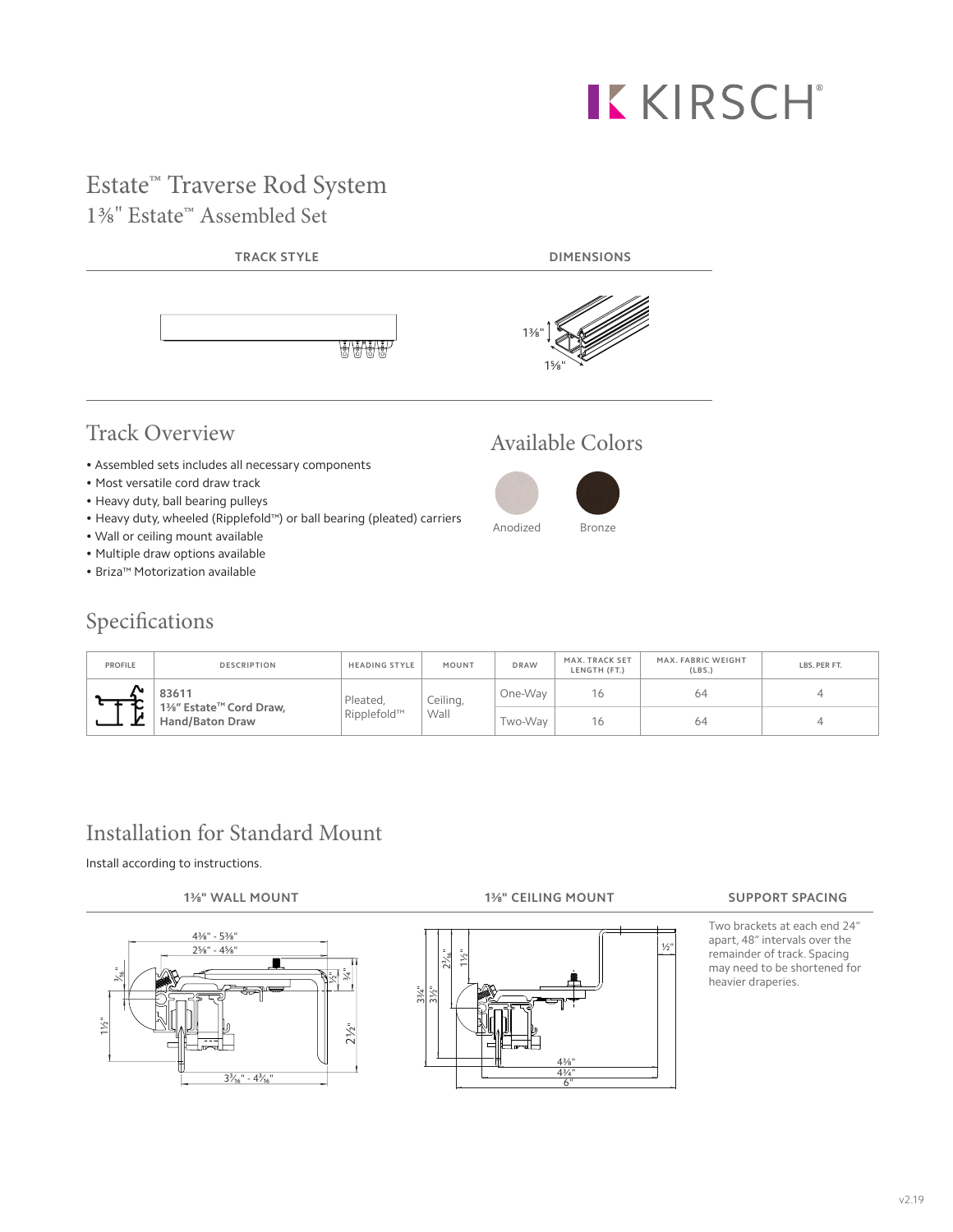## Installation for Double Mount



**1⅜" DOUBLE MOUNT WITH SUPERFINE™ 2" & 1⅜" DOUBLE STAGGERED MOUNT**



**2" & 1⅜" DOUBLE MOUNT SUPPORT SPACING**







Two brackets at each end 24" apart, 48" intervals over the remainder of track. Spacing may need to be shortened for heavier draperies.